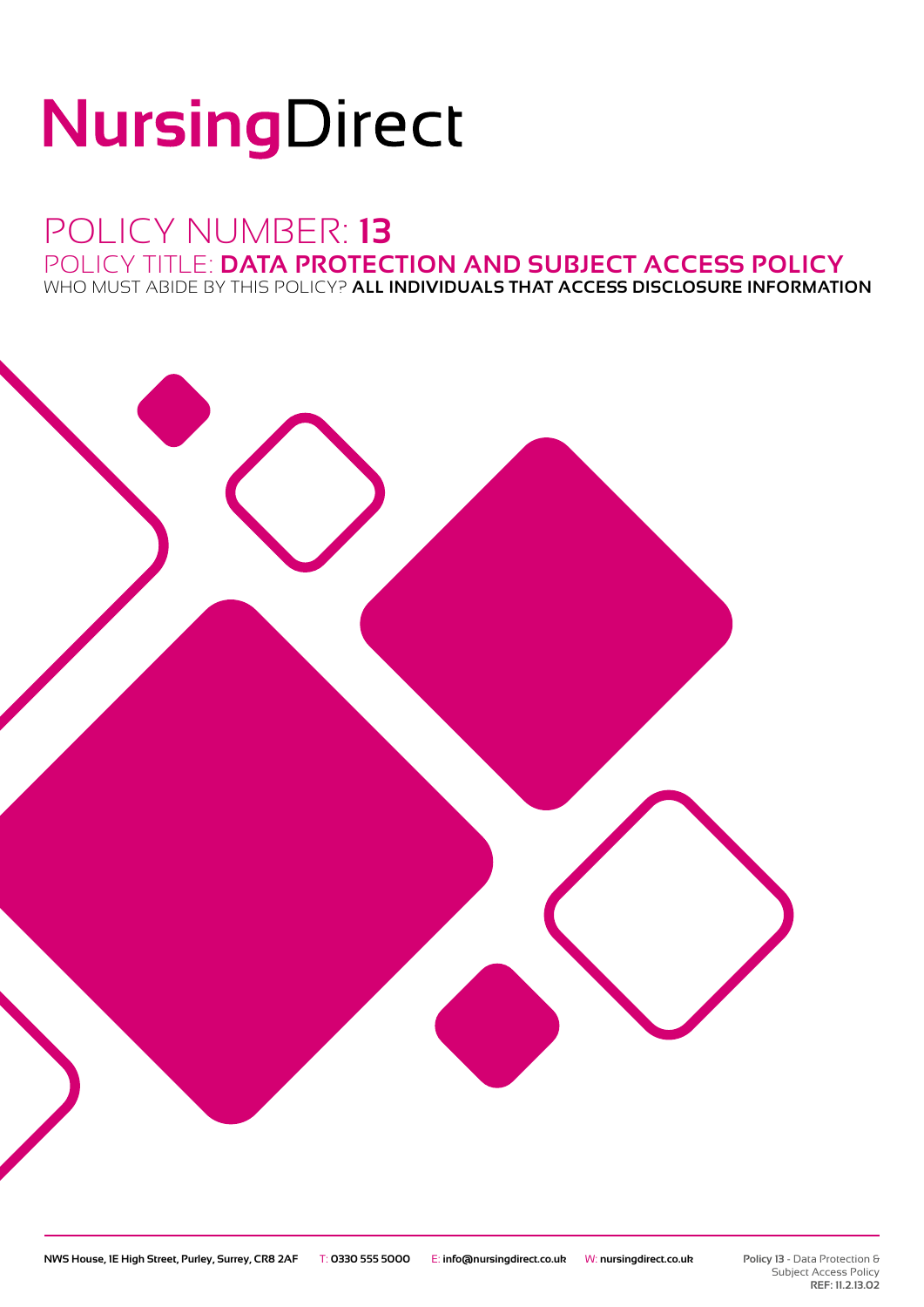#### DATA PROTECTION AND SUBJECT ACCESS POLICY

#### **THE PURPOSE OF THIS POLICY**

- To provide our staff, clients and temporary workers with mechanisms that will ensure the protection of their data
- To ensure that temporary workers follow the necessary rules in terms of data protection.

#### **WRITTEN MATERIALS**

All written materials must be treated carefully; materials no longer of use should be destroyed. Such materials include, print screens, handwritten notes of a person's name and telephone number, anything whatsoever from a candidate file including copies of CV's, any training or knowledge materials such as presentation handouts/ weekly statistics/call logs etc.

Desks should not have confidential information left out on display where someone walking past the desk could view such information.

For ease of disposal for all confidential material a paper shredder is provided within our office environment. If access to a shredder is not available, the material should be cut up or torn to the smallest size possible.

Use of computers should also be treated with confidentiality and you should ensure when you leave your desk the monitor is switched off or a screensaver, with password, is set to activate after 5 minutes of no activity.

#### **VERBAL COMMUNICATION**

All conversations related to Nursing Direct or any of its staff, temporary workers, clients, finances, strategic plans or any other knowledge you have as a result of working in the employment business, and conducted inside or outside the organization should be of a professional nature and not disclose any information not already held within the public domain.

Should you receive a call enquiring about any details held you must first validate who the caller is and assure yourself that you are talking to the correct person. In order to do this you must ask at least three questions which only the caller worker would be able to answer easily. These questions include personal information such as date of birth, place of birth, postcode, mobile number or other information such as PIN number or last time they worked with us (you must remember to ask if they have worked for another branch recruit to confirm this). The same equally applies to client information.

#### **PERSONAL DATA**

Nursing Direct will hold computer records and personnel files relating to the temporary worker. These will include the temporary workers employment application, reference, bank details, performance appraisals, holiday and sickness records, remuneration details and other records (which may include data relating to the temporary workers health and data held for monitoring purposes). Nursing Direct requires such personal data for personnel, administration and management purposes and to comply with its obligations regarding the keeping of records. The temporary workers right of access to this data is as prescribed by law.

In terms of the temporary workers contract, Nursing Direct may process personal data of an temporary worker relating for personnel, administration and management purposes (including data relating to the Temporary Workers health and data held for monitoring purposes) and may, when necessary for those purposes, make such data available to its advisors, to parties providing products and/or services to Nursing Direct (including, without limitation, IT systems suppliers, pension benefits and payroll administrators), to regulatory authorities, to any potential purchasers of the Company or its business (on a confidential basis) and as required by law. Nursing Direct may transfer such data to and from Group Companies.

Nursing Direct may, in terms of the Temporary workers contract, handle, process and divulge (whether in the UK, the European Union or elsewhere) such information as may be necessary for the Company or its agents to perform its business or duties.

#### **CONFIDENTIALITY POLICY**

The Temporary Workers will in the course of his/her employment have access to and be entrusted with trade secrets and information in respect of the business, administration and financing of Nursing Direct and its dealings, transactions and affairs and its clients, staff and temporary workers and similar information concerning its clients, staff and temporary workers, whether or not contained in the databases of Nursing Direct or any Group Company all of which information is or may be confidential.

The temporary worker may not (except in the proper course of his/her duties or unless ordered to do so by a court of competent jurisdiction) during or at any time after the temporary workers assignments divulge to any person whatever or otherwise make use of any confidential information and he/she shall use his/ her best endeavours to prevent the improper use, disclosure or communication of confidential information.

Confidential information will be deemed to extend to all confidential technical and commercial information including, but not limited to the contents of reports, specifications, quotations, formulae, computer records, client lists, price schedules, clients lists, clients and the like.

These restriction above shall not apply in respect of any information which is or has become in the public domain (otherwise than by a breach by the Temporary Worker of this clause) or which he/she is required to disclose by court or competent authority or which by virtue of the temporary workers assignments are part of his/her own skill and knowledge

#### **SUBJECT ACCESS**

Data subjects have a general right of access to their own personal data if it is held and processed in an automated system or in a relevant manual filing system that is structured in relation to individuals.

The amount of personal data we have about a person and how we process it depends on the nature of the relationship with us. We may therefore hold some documents or other records that refer to people by name but that are not classed as accessible personal data because they are not held in a relevant filing system.

Subject access requests must be made in writing, with enough information to find the data requested and proof that you are the data subject. We need two proofs of identity like a copy of a birth certificate, passport, driving licence, council tax bill or a letter to you from us or from a government department. At least one item must include a photograph or a signature.

You can request access to your personal data by telephoning 0330 555 5000 or by emailing your request to research@nursdoc.com

A subject access request will be processed after receipt of a crossed cheque (or other suitable form of payment) for £10, made payable to Nursing Direct Ltd.

Once we have all the information we need to deal with a request, including the fee, we will respond within 40 days confirming:

- a description of the personal data
- why the data is held
- who else the data might have been given to
- a copy of the data
- an explanation of any technical terms or abbreviations
- any information about the original source of the data

There are some exemptions to the right of subject access. For example, we can withhold data that refers to other people who have not consented to disclosure or might cause serious harm to you or anyone else.